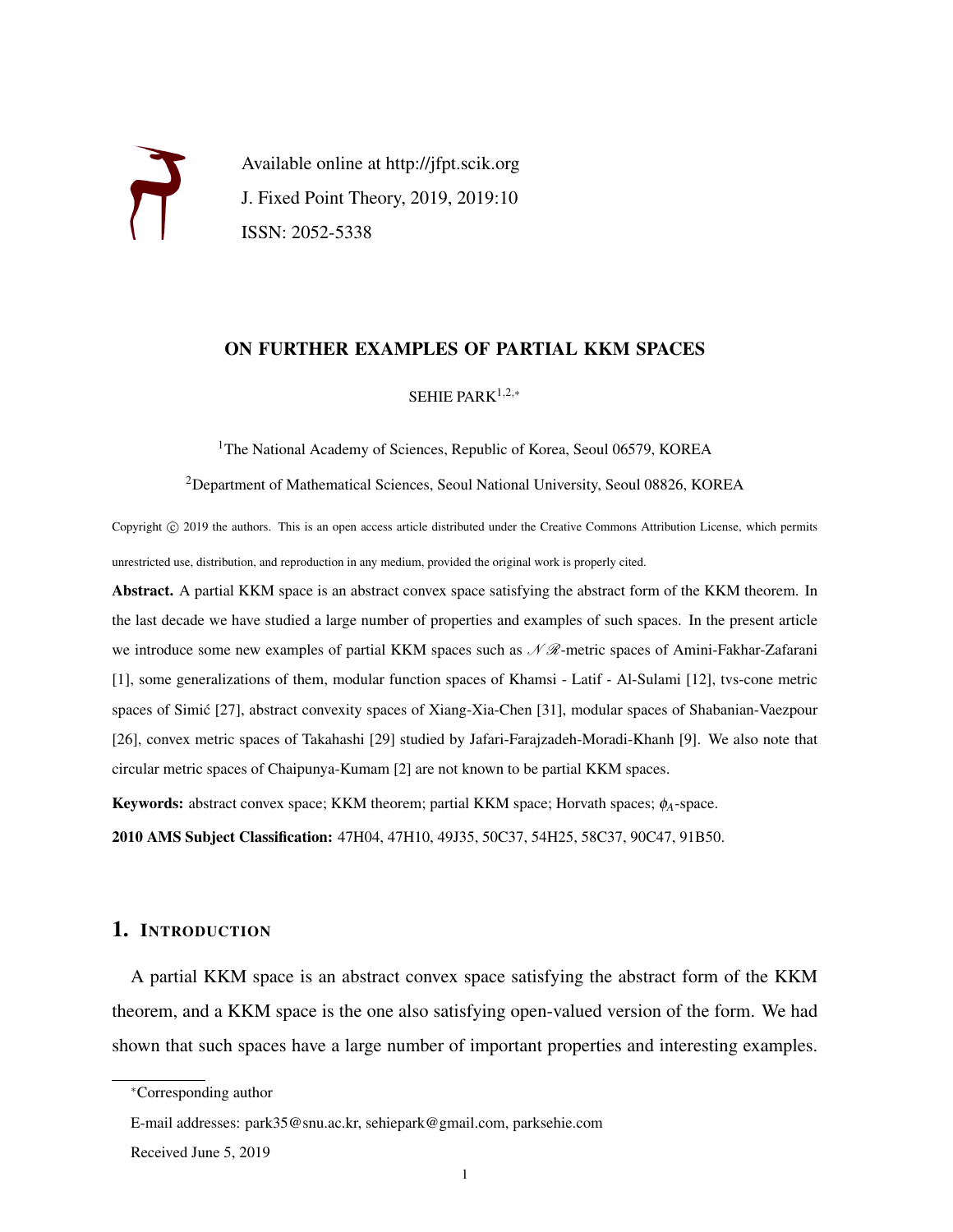The definitions, some basic facts, and some of typical examples of abstract convex spaces or KKM spaces are shown in our previous works [13-25].

Recently we introduced some relatively new examples of the KKM spaces such as hyperbolic spaces, complete continuous midpoint metric spaces, metric spaces with global nonpositive curvature (NPC), complete finite dimensional Riemannian manifolds, the B-spaces, and some others. We showed that many of their properties can be deduced by following our previous works [13,14].

In the present article, we introduce some new examples of partial KKM spaces such as  $\mathcal{N}\mathcal{R}$ metric spaces of Amini-Fakhar-Zafarani [1], certain generalizations of them, modular function spaces of Khamsi - Latif - Al-Sulami [12], tvs-cone metric spaces of Simic [27], abstract convexity spaces of Xiang-Xia-Chen [31], modular spaces of Shabanian-Vaezpour [26], and convex metric spaces of Takahashi [29] studied by Jafari-Farajzadeh-Moradi-Khanh [9]. However, circular metric spaces of Chaipunya-Kumam [2] are not known to be partial KKM spaces.

This article is organized as follows: Section 2 introduces the basic facts on abstract convex spaces, KKM maps, and multimap classes  $\mathfrak{RC}$  and  $\mathfrak{RD}$ . In Section 3, we simply recall characterizations and properties of (partial) KKM spaces, and introduce one of the most general KKM type theorems. Section 4 devotes to introduce known examples of KKM spaces.

Section 5 devotes to introduce  $\mathcal{N}\mathcal{R}$ -metric spaces and certain generalizations of them. Sections 6 to 11 are given by the chronological order of the subject matters. Especially, in Section 10, we note that circular metric spaces are not known to be partial KKM spaces. In other sections, we give new examples of partial KKM spaces as listed above.

### 2. PRELIMINARIES

We follow our previous works [13, 14] and the references therein.

Definition 2.1. An *abstract convex space* (*E*,*D*;Γ) consists of a topological space *E*, a nonempty set *D*, and a multimap  $\Gamma : \langle D \rangle \to E$  with nonempty values  $\Gamma_A := \Gamma(A)$  for  $A \in \langle D \rangle$ , where  $\langle D \rangle$ is the set of all nonempty finite subsets of *D*, such that, for any  $D' \subset D$ , the  $\Gamma$ -*convex hull* of  $D'$ is denoted and defined by

$$
\mathrm{co}_{\Gamma}D':=\bigcup\{\Gamma_A\mid A\in\langle D'\rangle\}\subset E.
$$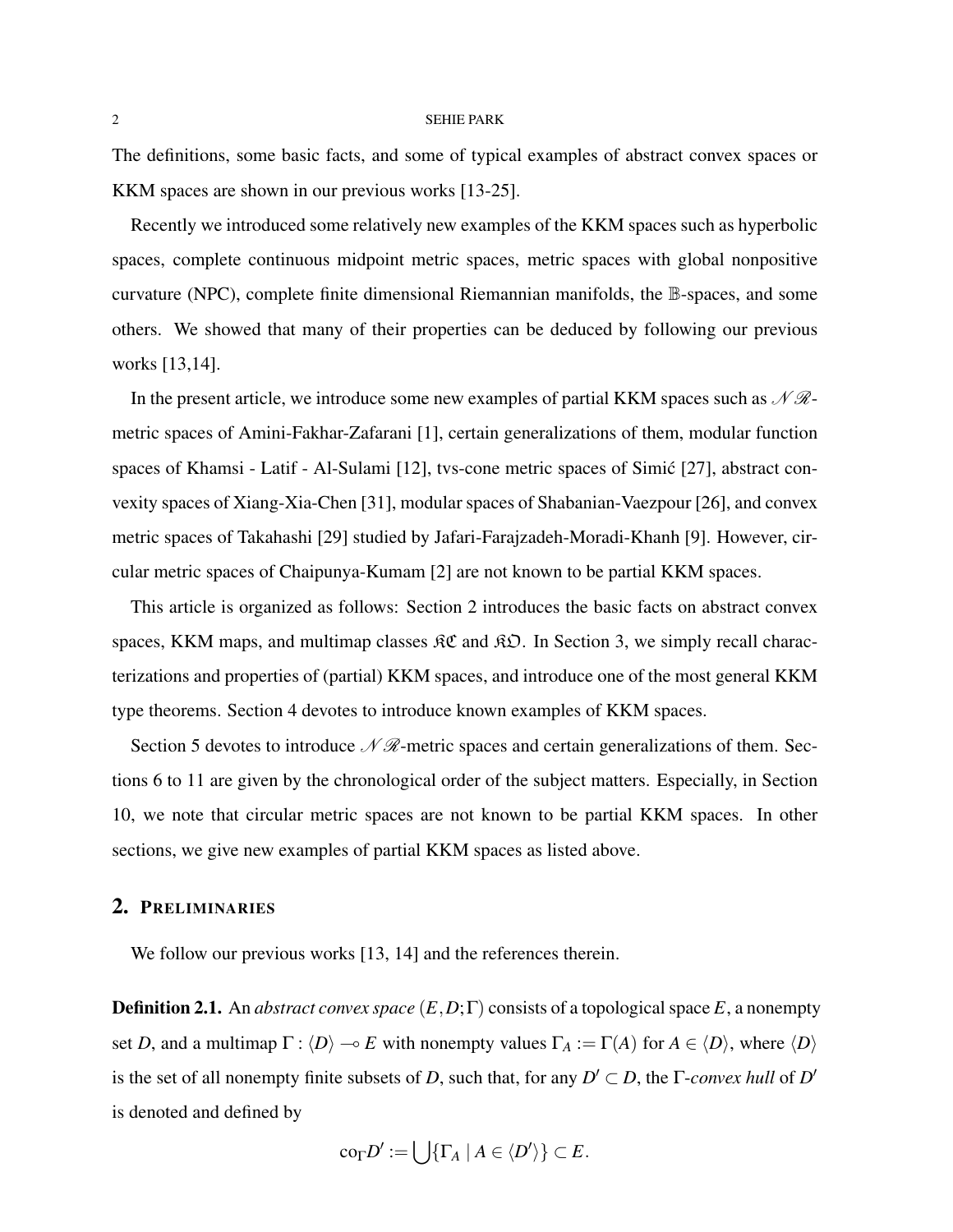A subset *X* of *E* is called a  $\Gamma$ -*convex subset* of  $(E, D; \Gamma)$  relative to  $D'$  if for any  $N \in \langle D' \rangle$ , we have  $\Gamma_N \subset X$ , that is,  $\text{co}_{\Gamma} D' \subset X$ .

When  $D \subset E$ , a subset *X* of *E* is said to be  $\Gamma$ -*convex* if  $\text{co}_{\Gamma}(X \cap D) \subset X$ ; in other words, *X* is  $\Gamma$ -convex relative to  $D' := X \cap D$ .

In case  $E = D$ , let  $(E; \Gamma) := (E, E; \Gamma)$ .

Definition 2.2. Let (*E*,*D*;Γ) be an abstract convex space and *Z* a topological space. For a multimap  $F : E \to Z$  with nonempty values, if a multimap  $G : D \to Z$  satisfies

$$
F(\Gamma_A) \subset G(A) := \bigcup_{y \in A} G(y) \quad \text{for all } A \in \langle D \rangle,
$$

then *G* is called a *KKM map with respect to F.* A *KKM map G* :  $D \rightarrow E$  is a KKM map with respect to the identity map  $1<sub>E</sub>$  of  $E$ .

A multimap  $F : E \to Z$  is called a  $\Re \mathfrak{C}$ *-map* [resp. a  $\Re \mathfrak{O}$ *-map*] if, for any closed-valued [resp. open-valued] KKM map  $G : D \to Z$  with respect to *F*, the family  ${G(y)}_{y \in D}$  has the finite intersection property. In this case, we denote  $F \in \mathcal{RC}(E, Z)$  [resp.  $F \in \mathcal{RD}(E, Z)$ ].

Definition 2.3. The *partial KKM principle* for an abstract convex space (*E*,*D*;Γ) is the statement  $1_E \in \mathfrak{RC}(E,E)$ , that is, for any closed-valued KKM map  $G : D \to E$ , the family  ${G(y)}_{y \in D}$ has the finite intersection property.

The *KKM principle* is the statement  $1_E \in \Re{\mathfrak{C}(E, E)} \cap \Re{\mathfrak{O}(E, E)}$ , that is, the same property also holds for any open-valued KKM map.

An abstract convex space is called a (*partial*) *KKM space* if it satisfies the (partial) KKM principle, resp.

Our KKM theory concerns with the study of partial KKM spaces and their applications.

Example 2.4. For typical subclasses of KKM spaces, see [14,18,21] and the references therein. We need the following:

Recall that a topological space *X* is *contractible* if there exist a continuous function *H* :  $[0,1] \times X \to X$  and a point  $x_0 \in X$ , such that, for any  $x \in X$ ,  $H(0,x) = x_0$  and  $H(1,x) = x$ . Any star-shaped set, and consequently, any convex set in a topological vector space is contractible.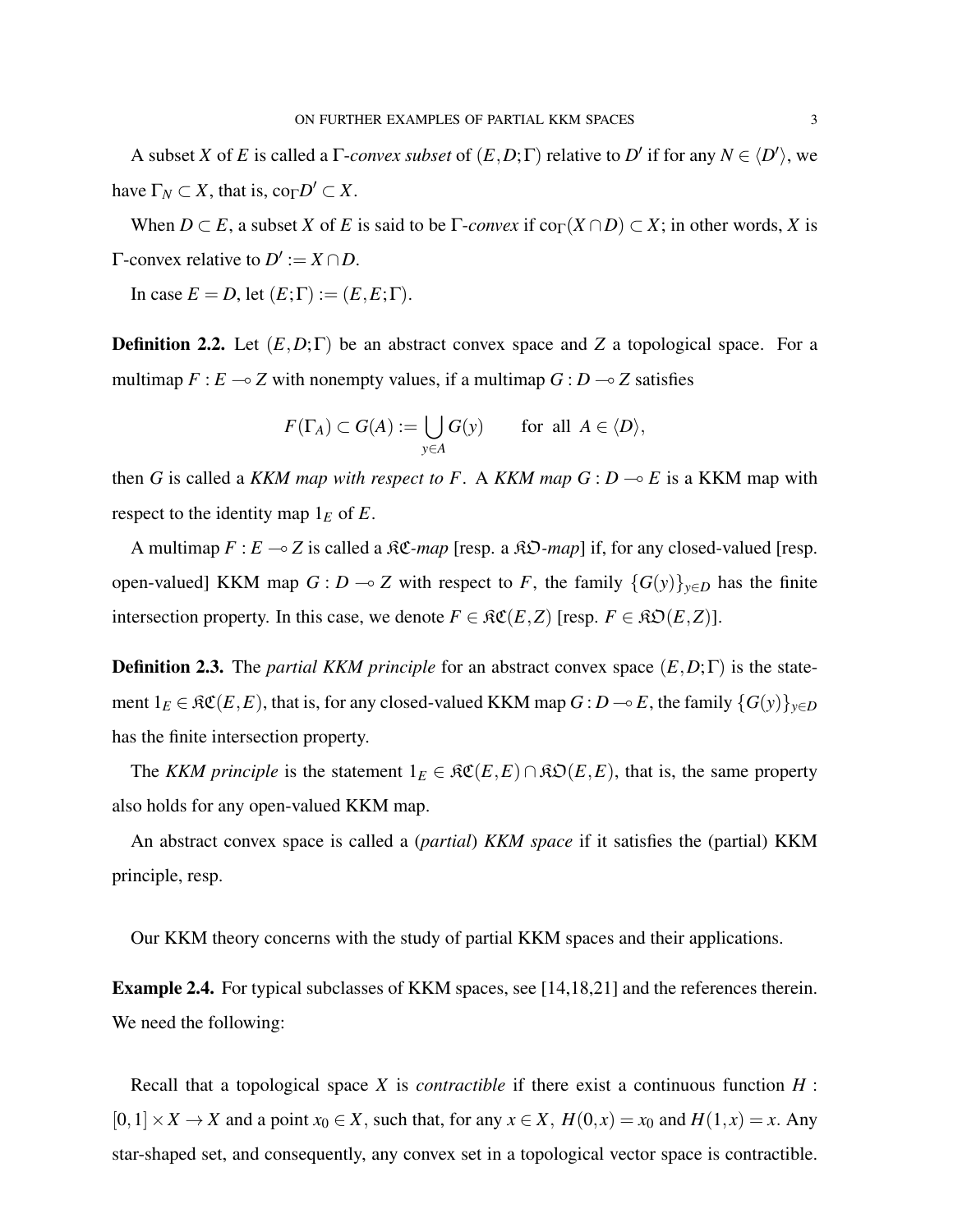But there is a more general concept. A nonempty topological space *X* is *homotopically trivial* if for any natural number *n* and any continuous function  $f : \vartheta \Delta_n \to X$ , defined on the boundary of the standard *n*-dimensional simplex  $\Delta_n$ , there exists its continuous extension  $g : \Delta_n \to X$ .

**Definition 2.5.** A triple  $(X \supset D; \Gamma)$  is called an H-*space* if *X* is a topological space and  $\Gamma =$  ${\{\Gamma_A\}}$  a family of contractible subsets of *X* indexed by  $A \in \langle D \rangle$  such that  $\Gamma_A \subset \Gamma_B$  whenever  $A \subset B \in \langle D \rangle$ . If  $D = X$ ,  $(X;\Gamma) := (X,X;\Gamma)$  is called a *c*-space by Horvath [6,7].

In case Γ is a family of homotopically trivial sets, then (*X* ⊃ *D*;Γ) will be called a *Horvath space* [22] which is more general than H-spaces and becomes the following type of spaces.

Definition 2.6. A *generalized convex space* or a G-convex space (*X*,*D*;Γ) due to Park is an abstract convex space such that for each  $A \in \langle D \rangle$  with the cardinality  $|A| = n + 1$ , there exists a continuous function  $\phi_A : \Delta_n \to \Gamma(A)$  such that  $J \in \langle A \rangle$  implies  $\phi_A(\Delta_J) \subset \Gamma(J)$ . Here,  $\Delta_J$  is the face of  $\Delta_n$  corresponding to  $J \in \langle A \rangle$ .

Actually, G-convex spaces have a large number of subclasses and very useful to applications, and were subject of hundreds of papers of other authors. Consequently, many authors tried to extend, imitated, reformulated or modified the concept to such as so called FC-spaces, FWCspaces, GFC-spaces, L-spaces, M-spaces, W-spaces, simplicial spaces, spaces having property (H), convexity structures satisfying the H-condition, etc. Such spaces are unified by the following:

**Definition 2.7.** A  $\phi_A$ -*space*  $(X, D; \{\phi_A\}_{A \in \langle D \rangle})$  consists of a topological space  $X$ , a nonempty set *D*, and a family of continuous functions  $\phi_A : \Delta_n \to X$  (that is, singular *n*-simplices) for  $A \in \langle D \rangle$ with  $|A| = n + 1$ . By putting  $\Gamma_A := \phi_A(\Delta_n)$  for each  $A \in \langle D \rangle$ , the triple  $(X, D; \Gamma)$  becomes an abstract convex space.

Now we have the following well-known diagram for triples (*E*,*D*;Γ):

Simplex  $\Longrightarrow$  Convex subset of a t.v.s.  $\Longrightarrow$  Lassonde's convex space

 $\implies$  Horvath space  $\implies$  G-convex space  $\iff \phi_A$ -space

 $\Longrightarrow$  KKM space  $\Longrightarrow$  Partial KKM space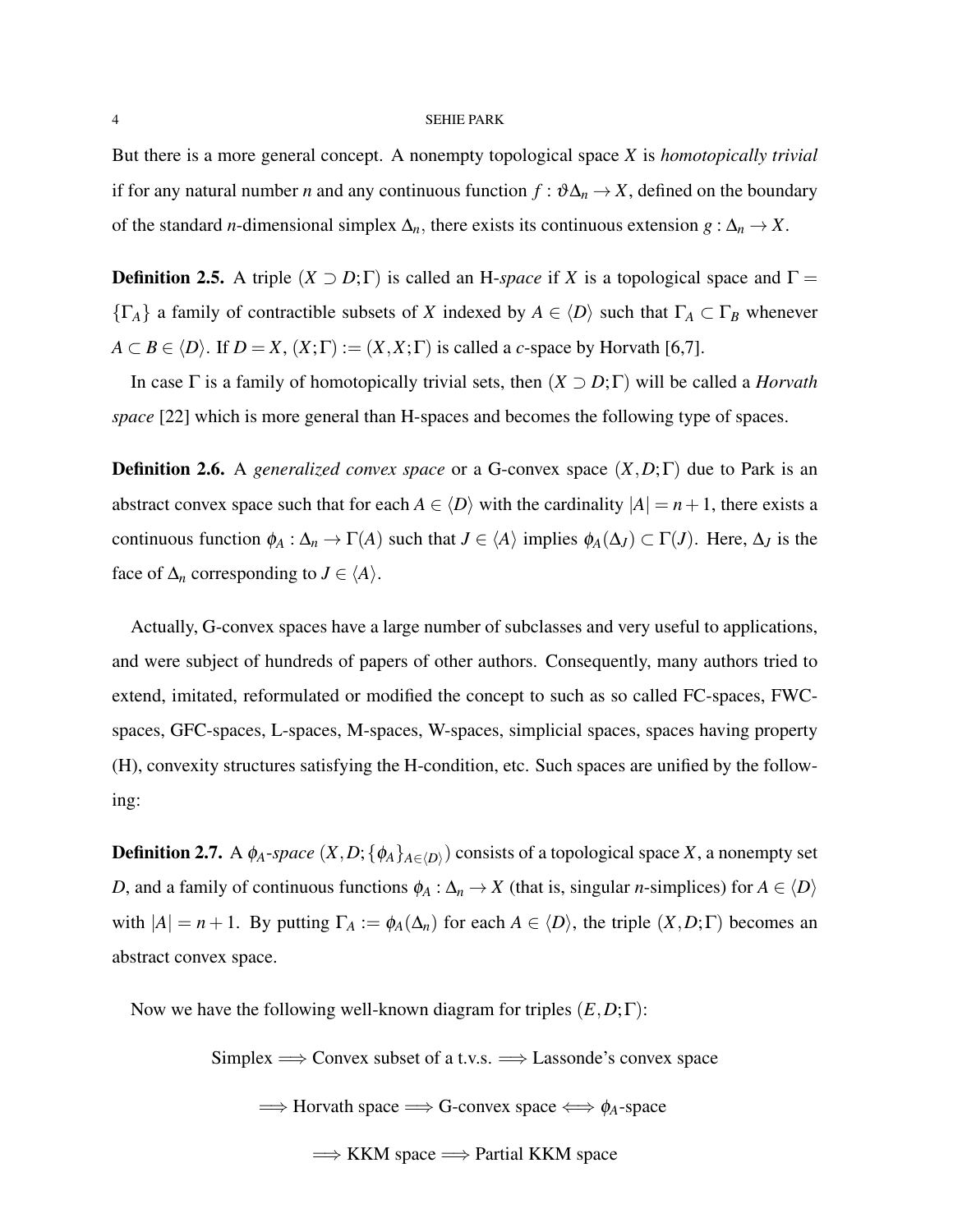### ON FURTHER EXAMPLES OF PARTIAL KKM SPACES 5

 $\Longrightarrow$  Abstract convex space.

This diagram shows main subclasses of abstract convex spaces.

### 3. MOST GENERAL KKM TYPE THEOREM

Recall that, in [13], we derived generalized forms of the Ky Fan minimax inequality, the von Neumann-Sion minimax theorem, the von Neumann-Fan intersection theorem, the Fan type analytic alternative, and the Nash equilibrium theorem for partial KKM spaces. Consequently, our results in [13] unify and generalize most of previously known particular cases of the same nature.

Moreover, in [14], we clearly derived a sequence of a dozen statements which characterize the KKM spaces and equivalent formulations of the partial KKM principle. As their applications, we add more than a dozen statements including generalized formulations of von Neumann minimax theorem, von Neumann intersection lemma, the Nash equilibrium theorem, and the Fan type minimax inequalities for any KKM spaces. Consequently, [14] unifies and enlarges previously known several proper examples of such statements for particular types of partial KKM spaces.

Such basic results are consequences of a certain simple KKM type theorem.

Now we prepare to introduce one of the most general forms of the KKM type theorems.

Consider the following related four conditions for a map  $G : D \rightarrow Z$  with a topological space *Z*:

(a)  $\bigcap_{y \in D} G(y) \neq \emptyset$  implies  $\bigcap_{y \in D} G(y) \neq \emptyset$ .

- (b)  $\bigcap_{y\in D} G(y) = \bigcap_{y\in D} G(y)$  (*G* is *intersectionally closed-valued* ).
- (c)  $\bigcap_{y \in D} G(y) = \bigcap_{y \in D} G(y)$  (*G* is *transfer closed-valued*).

(d) *G* is closed-valued.

Note that Luc et al. in 2010 showed that (a)  $\Leftarrow$  (b)  $\Leftarrow$  (c)  $\Leftarrow$  (d), and not conversely in each step.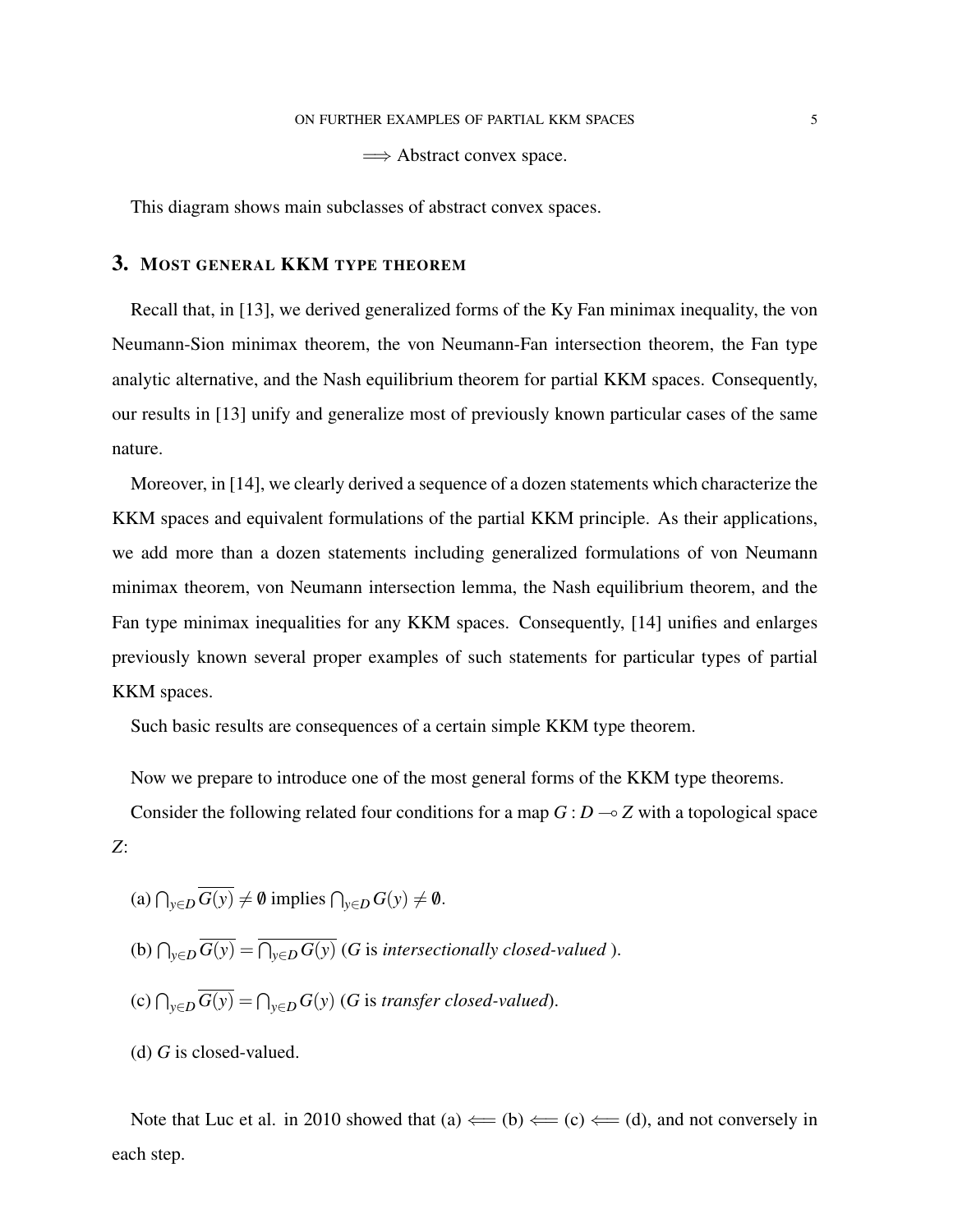The following is one of the most general KKM type theorems due to ourselves for abstract convex spaces:

**Theorem C.** Let  $(E, D; \Gamma)$  be an abstract convex space, Z a topological space,  $F \in \mathcal{RC}(E, Z)$ , *and*  $G : D \rightarrow Z$  *a map such that* 

- $(1)$   $\overline{G}$  is a KKM map w.r.t. F; and
- (2) *there exists a nonempty compact subset K of Z such that either*
	- (i)  $K = Z$ ;
	- $(iii) ∩ {G(y) | y ∈ M} ⊂ K for some M ∈  $\langle D \rangle$ ; or$

(iii) *for each*  $N \in \langle D \rangle$ *, there exists a*  $\Gamma$ *-convex subset*  $L_N$  *of*  $E$  *relative to some*  $D' \subset D$  *such* that  $N \subset D'$ ,  $\overline{F(L_N)}$  is compact, and

$$
\overline{F(L_N)} \cap \bigcap_{y \in D'} \overline{G(y)} \subset K.
$$

*Then we have*

$$
\overline{F(E)} \cap K \cap \bigcap_{y \in D} \overline{G(y)} \neq \emptyset.
$$

*Furthermore,*

- $P((\alpha)$  *if* G is transfer closed-valued, then  $F(E) \cap K \cap \bigcap \{G(y) \mid y \in D\} \neq \emptyset$ ; and
- $\mathcal{A}(\beta)$  *if G is intersectionally closed-valued, then*  $\bigcap \{G(y) \mid y \in D\} \neq \emptyset$ .

Note that this generalizes a large number of KKM type theorems in the literature. It is interesting to find any exceptional KKM type theorem which is not included in Theorem C.

# 4. EXAMPLES OF KKM SPACES

In our previous works [21-25] and others, we listed known concrete examples of KKM spaces other than the subclasses in the diagram in Section 2 as follows:

- (1) Hyperconvex metric spaces of Aronszajn and Panitchpakdi (1956)
- (2) Hyperbolic metric spaces Kirk (1982), Reich and Shafrir (1990)
- (3) Transfer FS convex map Tian (1993) KKM map
- (4) Topological semilattices Horvath and Llinares-Ciscar (1996)
- (5) *E*-convex spaces Youness (1999)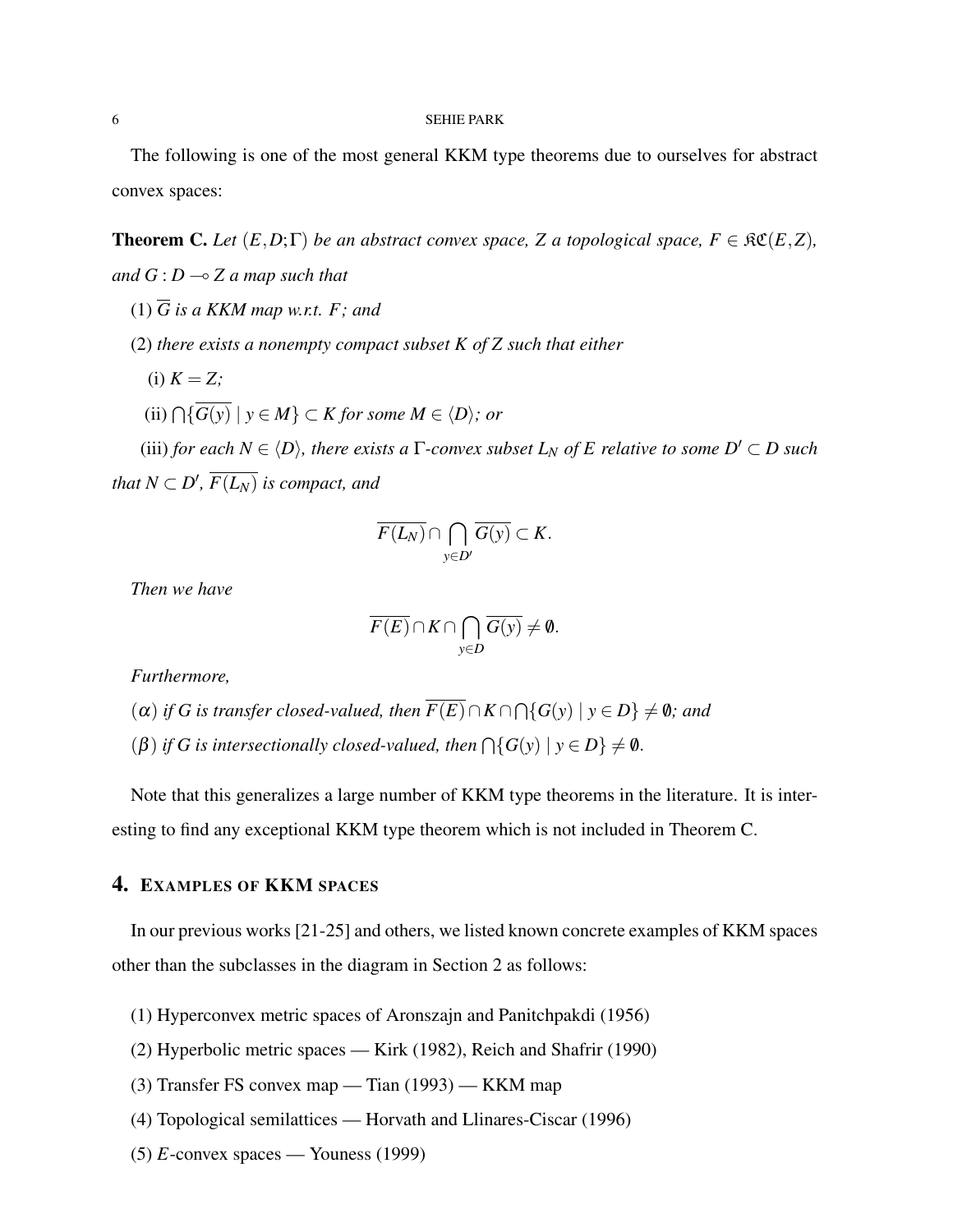#### ON FURTHER EXAMPLES OF PARTIAL KKM SPACES  $7$

- (6) Bayoumi's KKM spaces Bayoumi (2003)
- (7) Γ-convex spaces Zafarani (2004)
- $(8)$  R-tree Kirk and Panyanak  $(2007)$
- (9) Horvath's convex space Horvath (2008)
- (10) B-spaces Briec and Horvath (2008)
- (11) Connected linearly ordered spaces Park (2007)
- (12) Extended long line  $L^*$  Park (2008)
- (13) Complete continuous midpoint metric spaces Horvath (2009)
- (14) Metric spaces with global nonpositive curvature  $(NPC)$  Niculescu Roventa (2009)
- (15) R-KKM spaces Sankar Raj and Somasundaram (2012)
- (16) KKM spaces of Chaipunya-Kumam Chaipunya and Kumam (2015)
- (17) Complete finite dimensional Riemannian manifolds Park (2019)

The readers are encouraged to try to find new examples of partial KKM spaces or KKM spaces.

From now on, we introduce new partial KKM spaces by the chronological order, except Section 10. The numbers attached to Definitions, Lemmas, Theorems, and Corollaries are the ones in their original sources.

# 5.  $N\mathcal{R}$ -METRIC SPACES AND GENERALIZATIONS

For any abstract convex spaces, we can define KKM maps. However, such spaces may not (partial) KKM spaces. Some authors obtained results on such cases. In this section, we give some examples related metric type spaces.

In 2005, motivated by Khamsi's earlier work [10] on hyperconvex metric spaces, Amini-Fakhar-Zafaran [1] defined for a bounded subset *A* of a metric space (*M*,*d*) as follows:

(i)  $\text{co}(A) = \bigcap \{ B \subseteq M : B \text{ is a closed ball in } M \text{ such that } A \subset B \}.$ 

(ii)  $\mathscr{A}(M) = \{A \subseteq M : A = \text{co}(A)\}\$ , i.e.  $A \in \mathscr{A}(M)$  if and only if *A* is an intersection of closed balls containing *A*. In this case, we say that *A* is an *admissible set* in *M*.

(iii) *A* is called *subadmissible*, if for each  $D \in \langle A \rangle$ , co(*D*)  $\subseteq A$ .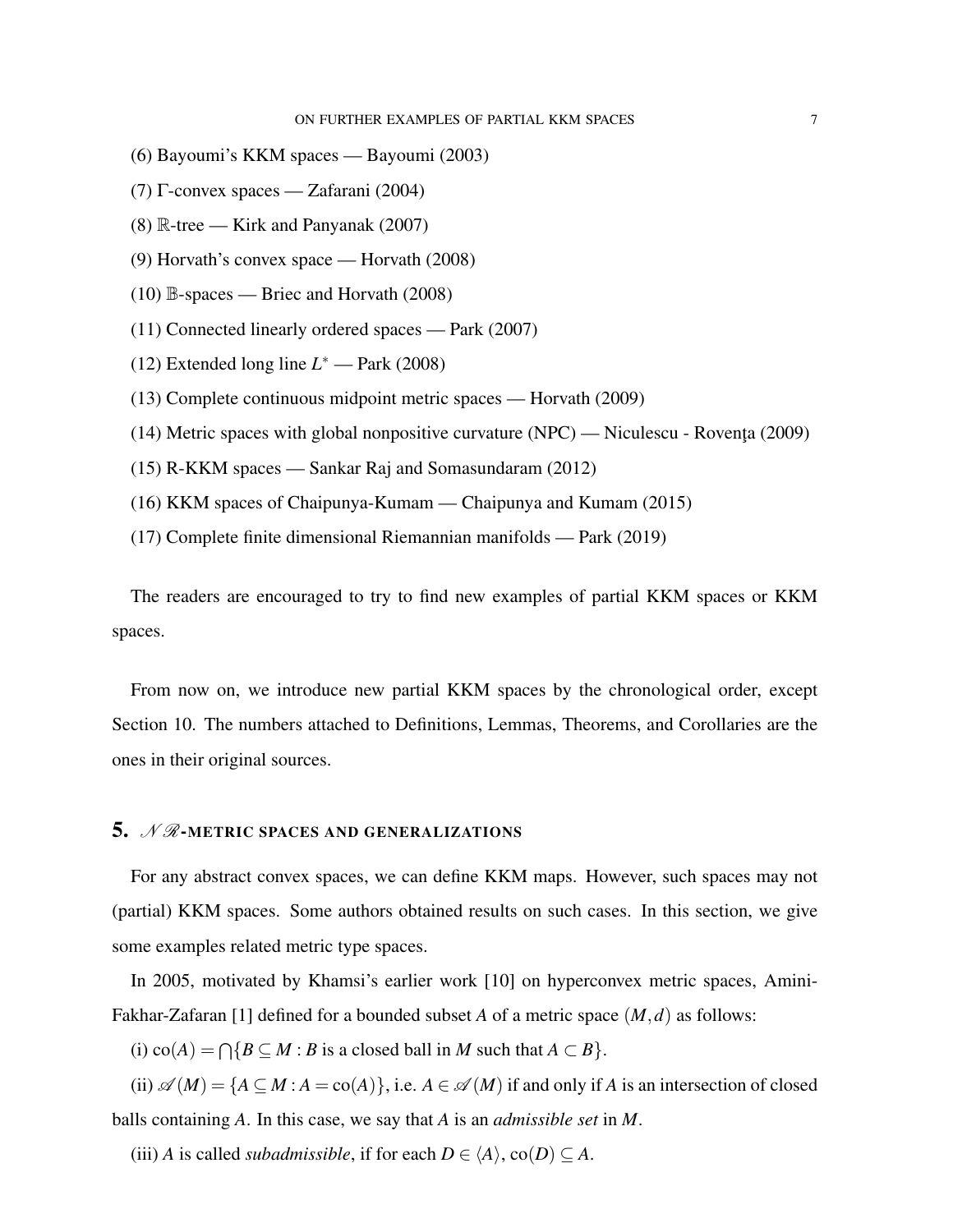They obtained a Schauder type fixed point theorem for metric spaces as follows:

Corollary 2.4. [1] *Let* (*M*,*d*) *be a metric space and X a nonempty subadmissible subset of M. Suppose that the identity map*  $1_X : X \to X$  *belongs to*  $\Re\mathfrak{C}(X,X)$ *, then any continuous map*  $f: X \to X$  such that  $\text{cl} f(X)$  *is compact, has a fixed point.* 

In our terminology, *if a nonempty subadmissible subset X is a partial KKM space, every continuous compact selfmap has a fixed point.*

The authors stated that Fakhar and Zafarani have shown that those multifunctions defined on G-convex spaces which are closed, compact and acyclic valued have the KKM property. However we noted earlier that the multimap class  $\mathfrak{A}_{c}^{k}$  has the KKM property.

In the following we give some examples of the metric spaces *X* for which it is assumed that the identity mapping  $1_X : X \to X$  belongs to  $\Re\mathfrak{C}(X,X)$ ; that is, X is assumed to be a partial KKM space.

**Definition 2.9.** [1] We say that  $(M,d)$  is an  $\mathcal{N}\mathcal{R}$ -metric space, if there exists a closed convex subset  $(E, \rho)$  of a completely metrizable Hausdorff topological vector space  $(V, \rho)$  in which

$$
\rho(\alpha x_1+\beta x_2,\alpha y_1+\beta y_2)\leq \max(\rho(x_1,y_1),\rho(x_2,y_2))
$$

for each  $x_1, x_2, y_1, y_2 \in E$ ,  $\alpha + \beta = 1$ ,  $\alpha, \beta > 0$ 

such that  $(M,d)$  can be isometrically embedded into  $(E,\rho)$  and there exists a nonexpansive retraction  $r : E \to M$ .

Every hyperconvex metric space is an  $\mathcal{N}\mathcal{R}$ -metric space, and every  $\mathcal{N}\mathcal{R}$ -metric space is a generalized convex space in the sense of Park; see [1].

Later in 2010, Turkoglu-Abuloha-Abdeljawad [30] defined KKM maps in cone metric spaces, and defined N R-*cone metric spaces* to obtain some fixed point theorems and hence generalized the results of Amini-Fakhar-Zafarani [1] in 2005.

The following is an example: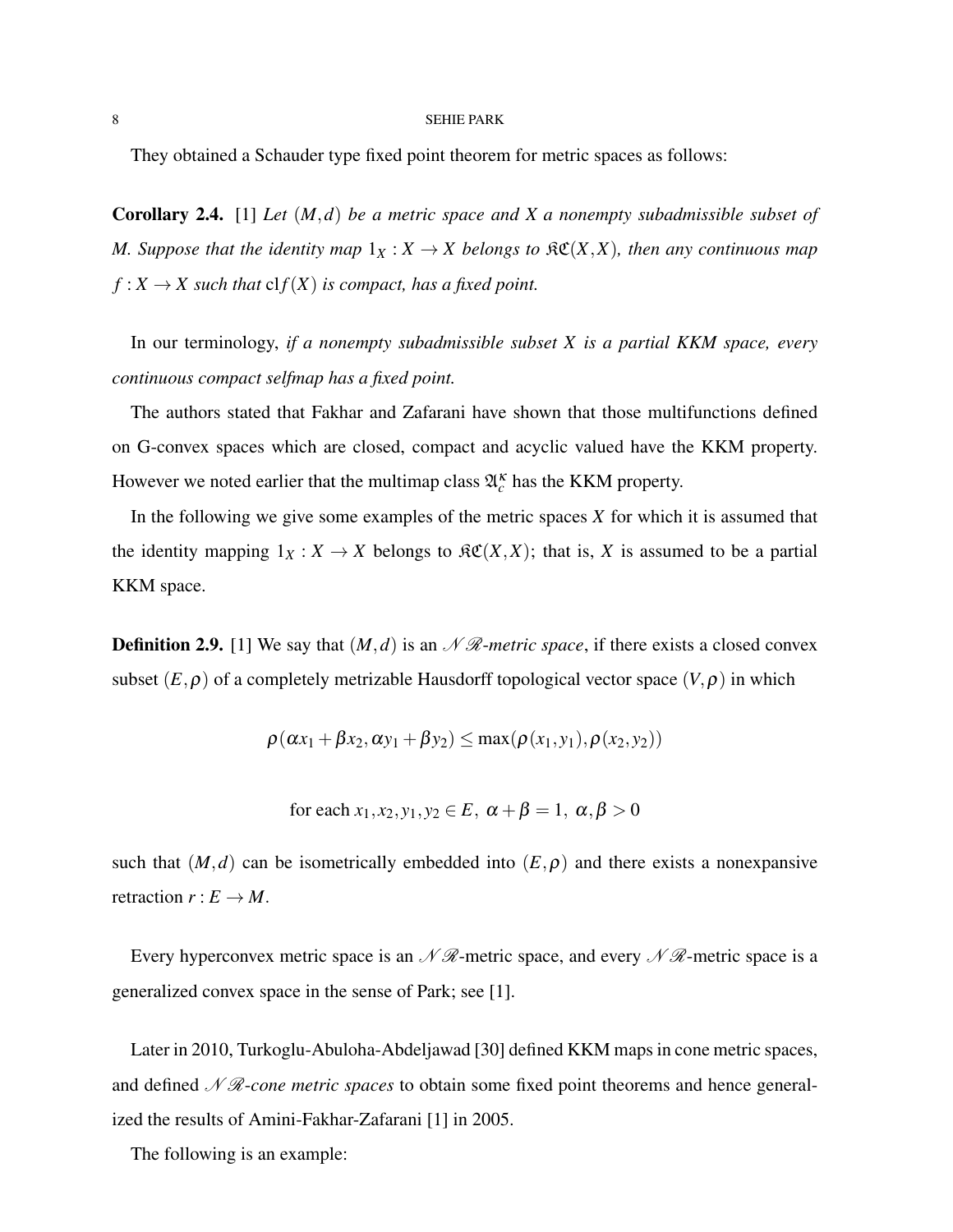Corollary 17. [30] *Let* (*M*,*d*) *be a cone metric space and X a nonempty subadmissible subset of M. Suppose that X is a partial KKM space (that is, the identity map*  $1_X \in \mathfrak{RC}(X,X)$ ), then *any continuous compact map*  $f : X \to X$  *has a fixed point.* 

They showed that, in every  $\mathcal{N}\mathcal{R}$ -cone metric space  $(M,d)$  and for any subadmissible subset *X* of *M*, the identity mapping belongs to  $\mathcal{RC}(X,X)$ . This gives an example of a partial KKM space.

Moreover, in 2010, Khamsi and Hussain [11] discussed some recent results about KKM maps in cone metric spaces, and also discussed the fixed point existence results of multimaps defined on such metric spaces. In particular they showed that most of the new results are merely copies of the classical ones and do not necessitate the underlying Banach space nor the associated cone.

Theorem 4.3. [11] *Let* (*M*,*d*) *be a metric type space and X a nonempty subadmissible subset of M. Suppose that X is a partial KKM space (that is, the identity map*  $1_X \in \mathfrak{RC}(X,X)$ ), then *any continuous compact map*  $f : X \to X$  *has a fixed point.* 

Furthermore, in 2011, Hussain and Shah [8] introduced *cone b-metric spaces* and defined KKM maps on them. The following is a sample result in [8]:

Theorem 4.4. [8] *Let* (*M*,*D*) *be a cone b-metric space and X a nonempty subadmissible subset of M. Suppose that X is a partial KKM space (that is, the identity map*  $1_X \in \mathfrak{RC}(X,X)$ ). Then *any continuous compact map*  $f : X \to X$  *has a fixed point.* 

Note that, in the last two papers treated in this section, their authors assumed the existence of partial KKM spaces, but did not give any concrete example of them.

### 6. MODULAR FUNCTION SPACES OF KHAMSI - LATIF - AL-SULAMI

In modular function spaces, Khamsi - Latif - Al-Sulami [12] introduced KKM-maps and proved an analogue to Ky Fan's fixed point theorem.

They introduced  $\Re$ , a modular function space  $L_{\rho}$  and its convex subset, and defined as follows: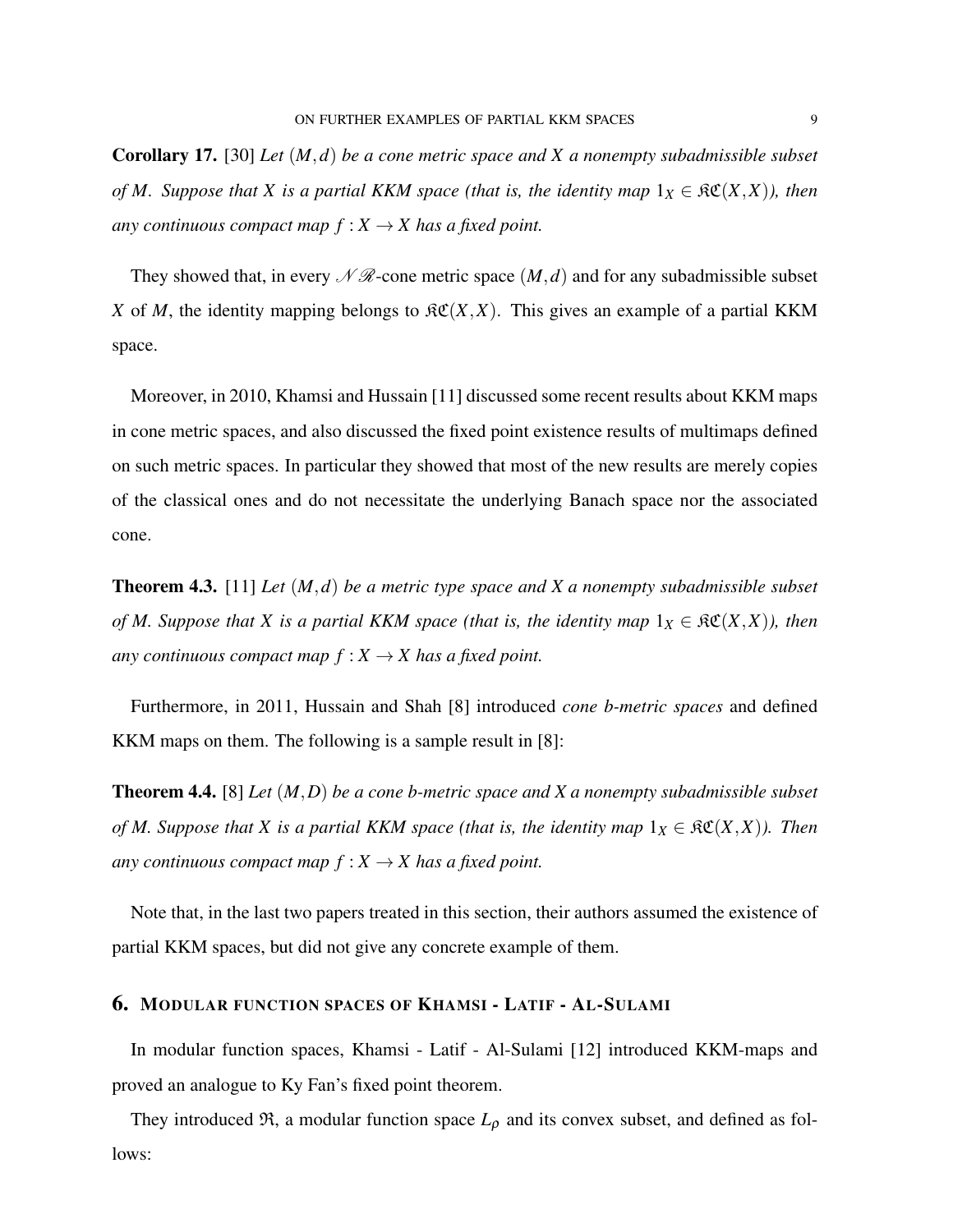**Definition 3.1.** [12] Let  $\rho \in \mathfrak{R}$  and  $C \subset L_{\rho}$  be nonempty. A multimap  $G : C \to L_{\rho}$  is called a KKM map if

$$
conv(\{f_1,\ldots,f_n\})\subset \bigcup_{1\leq i\leq n} G(f_i)
$$

for any  $f_1, \ldots, f_n \in \mathbb{C}$ .

**Theorem 3.1.** [12] *Let*  $\rho \in \mathfrak{R}$ *. Let*  $C \subset L_{\rho}$  *be nonempty and*  $G : C \to L_{\rho}$  *be a KKM-map such that for any*  $f \in C$ ,  $G(f)$  *is nonempty and finitely*  $\rho$ -closed. Then, the family  $\{G(f) : f \in C\}$ *has the finite intersection property.*

This shows that  $(L_{\rho}, C; conv)$  is a partial KKM space. Therefore, it satisfies all results in our 2010 article [14]. Consequently, we have rich information on such spaces.

Their method is similar, but much complicated, to Khamsi's earlier paper on hyperconvex metric spaces in 1996 [10].

### 7. TVS-CONE METRIC SPACES OF SIMIC´

In 2010, A. Sonmez [28] proved that a cone metric space is paracompact when the underlying cone is normal, and K. P. Chi and T. V. An [4] proved Dugundji's extension theorem for the normal cone metric space. Motivated by these, Simic [27] proved this in the frame of the tvscone spaces in which the cone does not need to be normal, and gave examples to illustrate the results.

Simic obtained the following:

**Theorem 2.3.** [27] *Let*  $(X, ||| \cdot |||)$  *be a cone normed space over a solid cone P and let e*  $\in$ int*P*. Let  $(X, \tau_d)$  be a topological space with topology  $\tau_d$  induced on X by the cone metric *d* : *X* × *X* → ℝ *with d*(*x*, *y*) = |||*x* − *y*|||, *and let q<sub>e</sub> be the corresponding Minkowski functional of*  $[-e,e]$ *. Then, on X there exists a norm*  $|| \cdot || : X \rightarrow \mathbb{R}$  *with*  $|| \cdot || = q_e ∘ ||| \cdot |||$ *, such that the topologies induced on X by cone norm* ||| · ||| *and norm* || · || *are equivalent. In other words, the spaces*  $(X, \|\cdot\|)$  *and*  $(X, \|\cdot\|)$  *have the same collections of open, closed, and compact sets, and also the same convergent and Cauchy sequences, and the same continuous functions. Moreover, for arbitrary*  $x, y \in X$ *, if*  $|||x||| \le ||y||$ *, then*  $||x|| \le ||y||$ *.* 

Since *X* can be regarded as a normed space, Simic [27] obtained the following: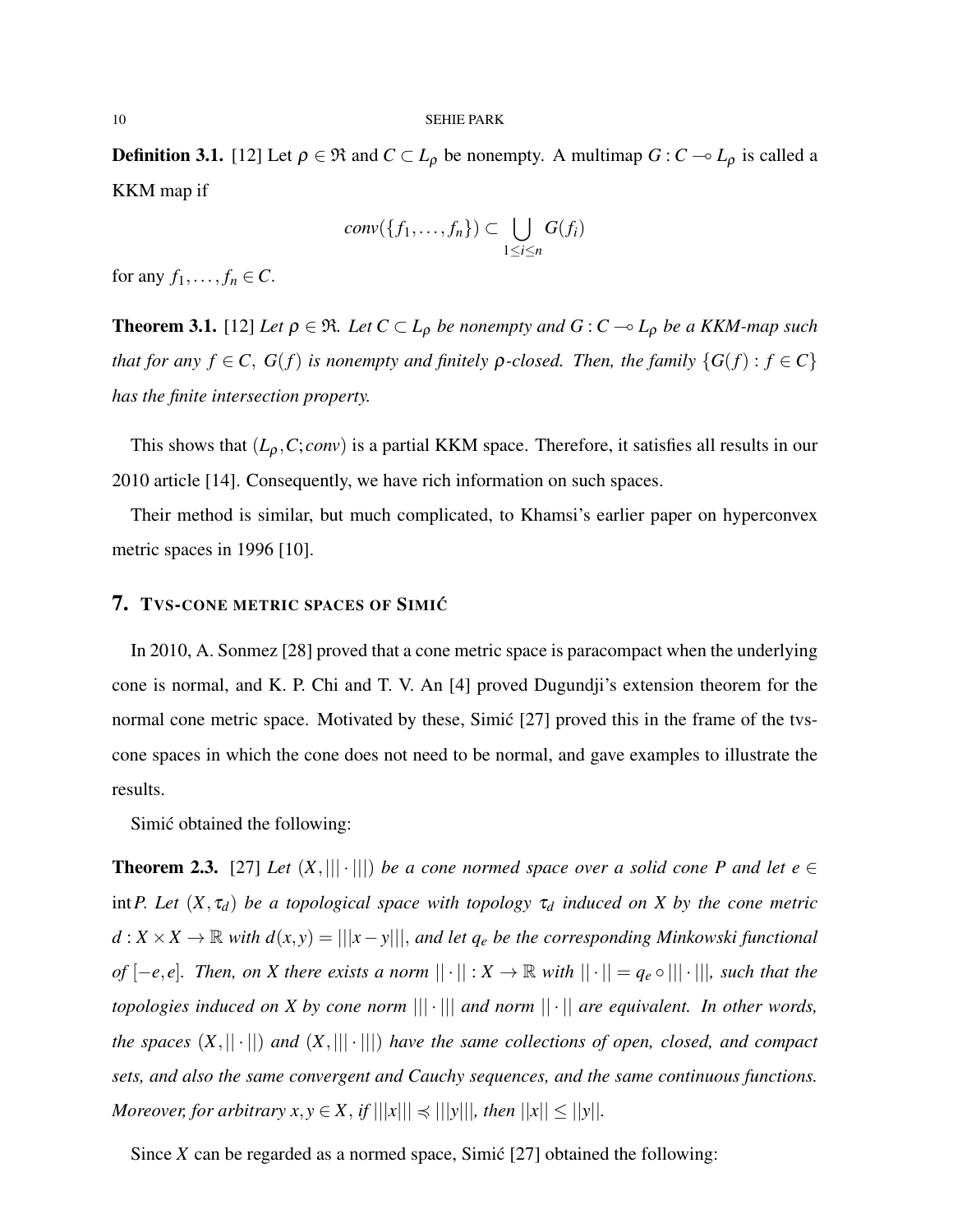**Corollary 2.2.** [27] *Let*  $(X, ||| \cdot |||)$  *be a cone normed space, K be a nonempty subset of X, and*  $H: K \to X$  *be a KKM map with closed values. If*  $H(x)$  *is compact for at least one*  $x \in K$ *, then*  $\bigcap_{x\in K} H(x) \neq \emptyset.$ 

With the routine reason,  $(X, K; \text{co})$  is a partial KKM space.

### 8. ABSTRACT CONVEXITY SPACES OF XIANG-XIA-CHEN

Xiang-Xia-Chen in 2016 [31] introduced an abstract convexity structure via an upper semicontinuous multi-valued map and established some generalized versions of the KKM lemma. By employing these general KKM lemmas, they derived some generalizations of minimax inequalities. Our aim in [19] was to show that most results in [31] are either consequences of known ones or can be stated in more general forms in the frame of abstract convex spaces in the sense of ourselves.

**Definition 4.1.** [31] Let *Y* be a compact set of a topological space, and let  $q : \Delta_n \to Y$  be a multimap. If for each continuous map  $p: Y \to \Delta_n$  (called a simplex mapping), there exists some point  $x_0 \in p \cdot q(x_0)$  then we say that *q* has a fixed point property with respect to  $\Delta_n$  and simplex mappings.

**Lemma 4.2.**[4.3.] [31] *Let Y be a metric space* [*resp. compact space*]*, and let*  $\{F_0, F_1, \ldots, F_n\}$ *be a family of closed subsets of Y. If there exists an upper semicontinuous mapping*  $q : \Delta_n \longrightarrow Y$ *such that*

$$
q(\Delta_J) \subset \bigcup_{j \in J} F_j \quad \text{[resp. } q(\Delta_J) \subset \text{co}_{\mathscr{C}}\{y_j : j \in J\}\big], \ \ \forall J \subset N,
$$

*and q has a fixed point property with respect to*  $\Delta_n$  *and simplex mappings. Then*  $\bigcap_{i=0}^n F_i \neq \emptyset$ *.* 

The present author obtained the following:

**Theorem 5.2.** [19] *Let*  $(E, D; \Gamma)$  *be an abstract convex space,*  $G: D \rightarrow E$  *be a KKM map with closed* [*resp. open*] *values. Suppose that for each finite subset*  $\{y_0, y_1, \ldots, y_n\} \subset D$ , there exists *an upper* [*resp. a lower*] *semicotinuous map*  $F : \Delta_n \to E$  *such that* 

$$
F(\Delta_J) \subset \text{co}_{\Gamma}\{y_j : j \in J\} \ \forall J \subset N = \{0, 1, \ldots, n\}.
$$

*Then*  $\{G(y) : y \in D\}$  *has the finite intersection property.*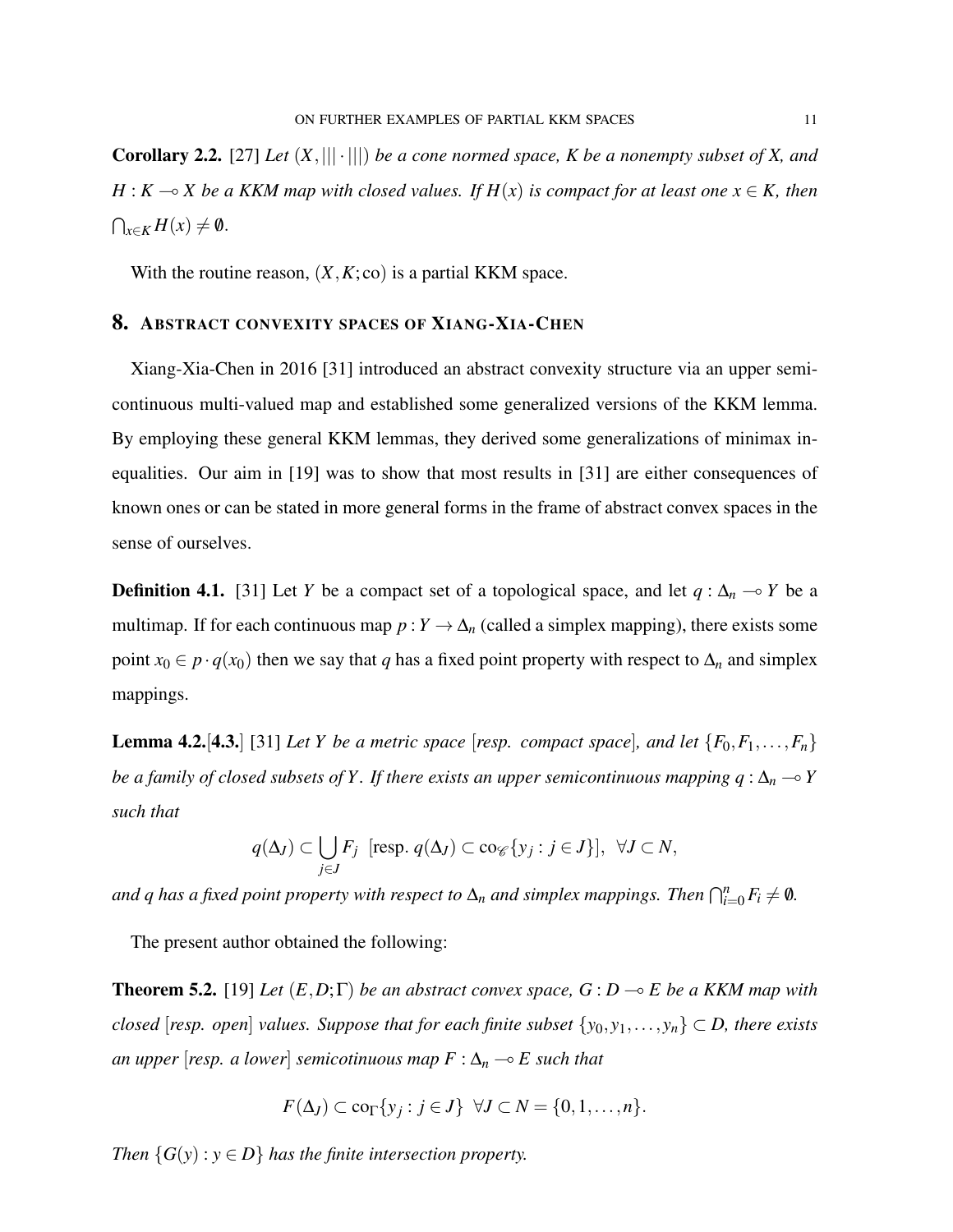Consequently, spaces having abstract convexity structures of [31] are all KKM spaces. Moreover, Theorem 5.2 [19] generalizes and characterizes Park's  $\phi_A$ -spaces.

# 9. MODULAR SPACES OF SHABANIAN-VAEZPOUR

Shabanian and Vaezpour [26] presented a modular version of KKM and generalized KKM mappings, and then established a characterization of generalized KKM mappings in modular spaces. Also they proved an analogue to KKM principle in modular spaces. Moreover, as an application, they gave some sufficient conditions which guarantee existence of solutions of minimax problems in which they got Fan's minimax inequality in modular spaces.

They began to define a modular  $\rho$  on a real linear space *X* and the corresponding modular space  $X_\rho$  given by

$$
X_{\rho} = \{x \in X : \rho(\alpha x) \to 0 \text{ as } \alpha \to 0\}.
$$

**Lemma 3.2.** [26] *The mapping*  $f : \Delta_n \to X_\rho$ *, defined as* 

$$
f(t_0,t_1,\ldots,t_n)=\sum_{i=0}^n t_ix_i
$$

*is continuous for each*  $x_0, \ldots, x_n \in X_\rho$  *and*  $n \in \mathbb{N}$  *where*  $\rho$  *is a modular on* X.

This shows that  $X_\rho$  is a  $\phi_A$ -space of Park and hence a KKM space. Therefore, it satisfies all 25 results of our 2010 article [14].

**Corollary 3.4.** [26] *Let*  $\rho$  *be a modular on Y, X be a nonempty set of*  $Y_{\rho}$ *, and*  $G: X \rightarrow Y_{\rho}$  *be a* closed-valued map. If G is KKM, then the family  ${G(x) : x \in X}$  has the finite intersection *property.*

This shows again that  $(Y_\rho, X; \text{co})$  is a partial KKM space and hence, satisfies the large number of statements in [14].

**Theorem 3.5.** [26] *Let*  $\rho$  *be a modular on Y, X be a nonempty set, and G :*  $X \rightarrow Y_\rho$  *<i>be a map with closed values. Moreover, suppose there exists*  $x_0 \in X$  *such that*  $G(x_0)$  *is compact. Then*  $\bigcap_{x\in X}G(x)\neq\emptyset$  *if and only if the mapping G is a generalized KKM mapping.* 

Note also that a generalized KKM map of Chang-Zhang type can be regarded simply a KKM map in the abstract convex theory; see [20].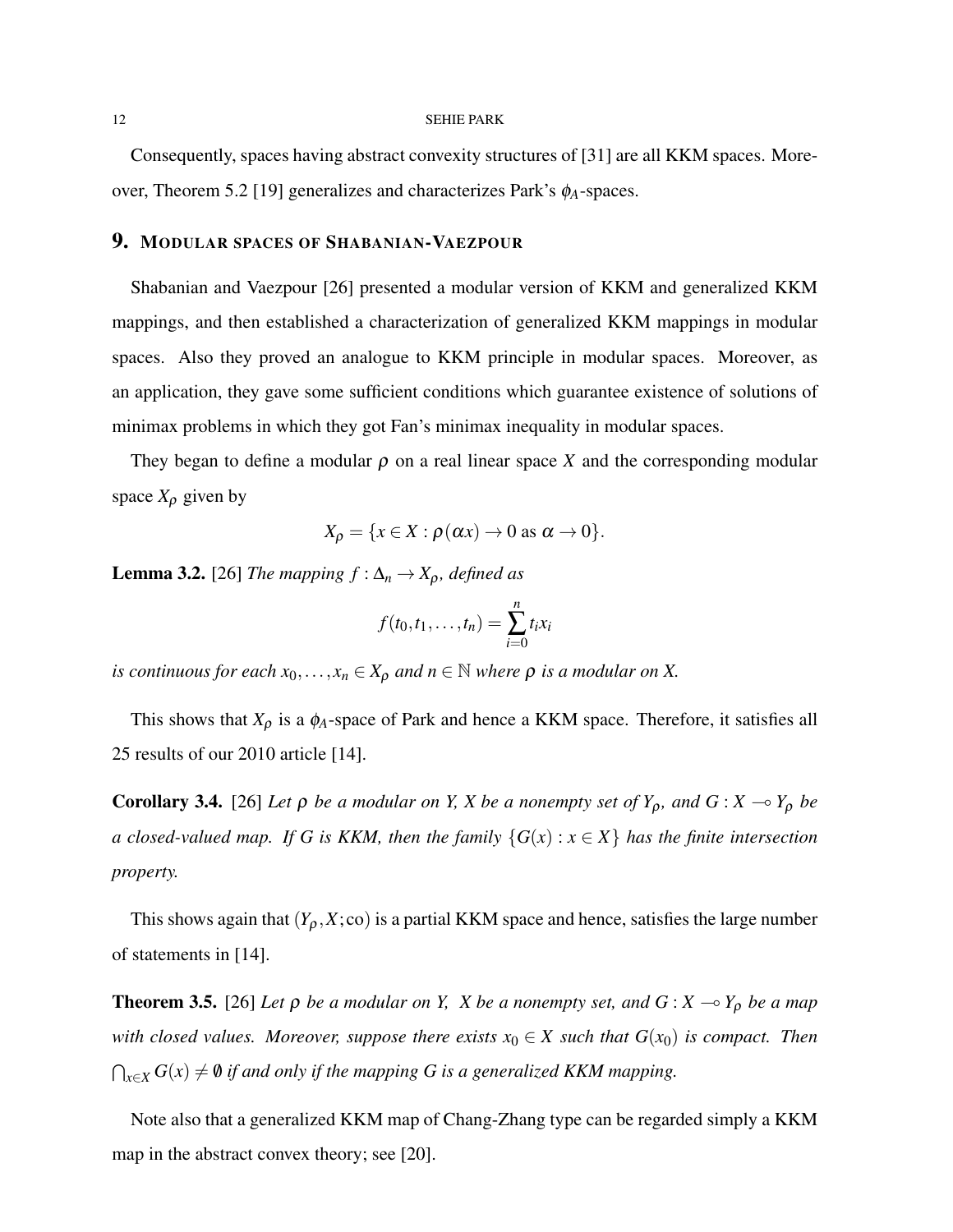### 10. CIRCULAR METRIC SPACES OF CHAIPUNYA AND KUMAM

In 2013, Chaipunya-Kumam [2] studied some topological nature of circular metric spaces and deduced some fixed point theorems for maps satisfying the KKM property. They also investigated the solvability of a variant of a quasi-equilibrium problem as an application.

**Definition 2.1.** [2] Let *X* be a nonempty set. A function  $\delta : \mathbb{R}^+ \times X \times X \to [0, \infty]$  is said to be a *circular metric* if the following conditions are satisfied:

- (C1)  $\delta_{\lambda}(x, y) = 0$  for all  $\lambda > 0$  if and only if  $x = y$ ;
- (C2)  $\delta_{\lambda}(x, y) = \delta_{\lambda}(y, x)$  for all  $(\lambda, x, y) \in \mathbb{R}^+ \times X \times X$ ;
- (C3) For any  $\lambda > 0$  and  $x, y, z \in X$ , we can find  $\mu \in (0, \lambda)$  such that

$$
\delta_{\lambda}(x,y) \leq \delta_{\mu}(x,z) + \delta_{\lambda-\mu}(z,y).
$$

In this case, the pair  $(X, \delta)$  is called a *circular metric space*.

If the inequality in (C3) holds for all  $\mu \in (0, \lambda)$ , we say that  $(X, \delta)$  is a modular metric space.

After investigating topological properties of circular metric spaces, Chaipunya-Kumam [2] adopted the terminology of Khamsi [10] and studied some KKM property as follows:

Definition 3.4. [2] Let *M* be a circular metric space and *X* be a subadmissible subset of *M*. A multimap *G* : *X*  $\sim M$  is said to be a *KKM map* if for each  $A \in \langle X \rangle$  we have

$$
ad(A) := \bigcap \{ B \subset X : B \text{ is a closed ball in } X \text{ such that } B \supset A \} \subset G(A).
$$

The following are typical results:

**Theorem 3.9.** [2] *Let*  $(M, \delta)$  *be a circular metric space, X be a nonempty subadmissible subset of M and F*  $\in$   $\Re\mathfrak{C}(X,X)$ *. If F is closed and firmly compact, then F has a fixed point.* 

Corollary 3.12. [2] *Let* (*M*,δ) *be a circular metric space, Y be a topological space and X be a nonempty subadmissible subset of M. Suppose that*  $f : X \to X$  *is continuous and*  $\overline{f(A)}$  *is bounded and compact for all nonempty bounded subset A of X. If X is a partial KKM space (that is,*  $1_X \in \mathfrak{RC}(X,X)$ *), then f has a fixed point.* 

Here Chaipunya-Kumam [2] assumed the existence of a partial KKM space.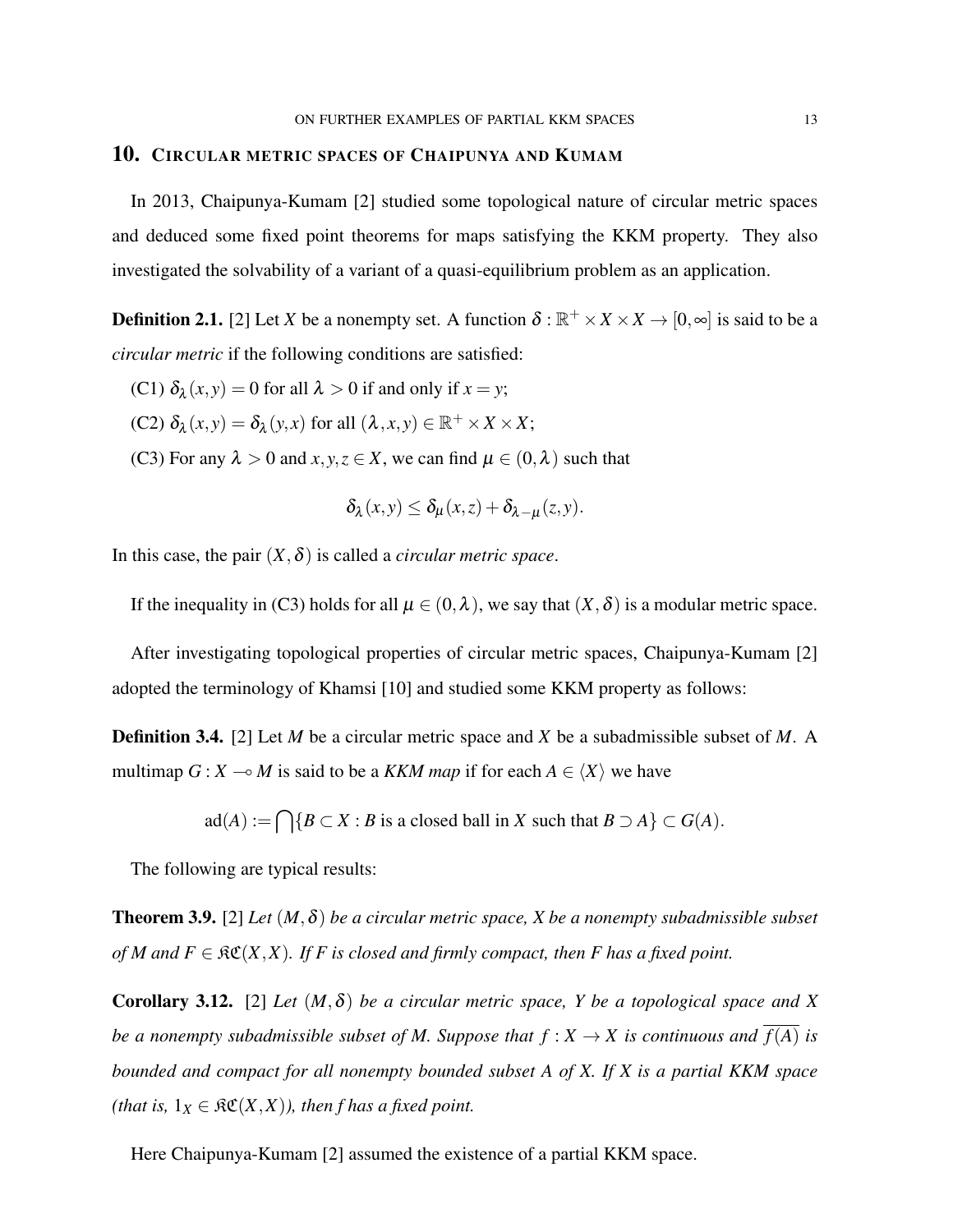### 11. CONVEX METRIC SPACES OF TAKAHASHI BY JAFARI ET AL.

Jafari et al. [9] deals with equilibrium problems in the setting of metric spaces with a continuous convex structure. They extend Fan's 1984 KKM theorem to convex metric spaces of Takahashi [29] in order to employ some weak coercivity conditions to establish existence results for suitable local Minty equilibrium problems, where the involved bifunctions are ϕquasimonotone. By an approach which is based on the concept of the strong  $\varphi$ -sign property for bifunctions, they obtain existence results for equilibrium problems which generalize some results in the literature.

FROM TEXT: The third approach to avoid linear structures was due to Takahashi [29] for metric spaces. Namely, he introduced a *W*-convex structure as follows. A metric space  $(X, d)$ with a mapping  $W : X \times X \times [0,1] \rightarrow X$  such that, for every  $u \in X$ ,

$$
d(u, W(x, y; t)) \leq td(u, x) + (1-t)d(u, y) \text{ for } x, y \in X,
$$

is called a *convex metric space* and is denoted by (*X*,*W*,*d*). A subset *K* of a convex metric space *X* is said to be *convex* if  $W(x, y, \lambda) \in K$  for all  $x, y \in K$  and  $\lambda \in [0, 1]$ .

In order to extend the notions of the KKM map and the proper quasimonotonicity of a bifunction to convex metric spaces, they extend the notion of the convex combination of a finite number of elements of a convex metric space *X* by applying induction.

**Definition 2.1.** [9] Let  $x_1, x_2, \ldots, x_n$  be a finite number of elements of a convex metric space *X* and  $t_1, t_2, \ldots, t_n \in [0, 1]$  be such that  $\sum_{i=1}^n t_i = 1$ . Defined the convex combination of elements  $x_1, x_2, \ldots, x_n$  as  $\tilde{W}(x_1, x_2, \ldots, x_n; t_1, t_2, \ldots, t_n)$  case by case. For details, see [9].

In 1984 Fan extended his 1961 KKM-Fan lemma in order to relax the compactness condition and obtained the following result which is known as Fan's 1984 KKM theorem.

Lemma 3.2. [9] *Let C be a nonempty subset of a Hausdorff topological vector space Y and*  $F: C \longrightarrow Y$  be a map such that

- (i) *F is closed-valued;*
- (ii) *F is a KKM map;*
- (iii) *there exists a nonempty compact convex subset B of C such that*  $\bigcap_{x \in B} F(x)$  *is compact.*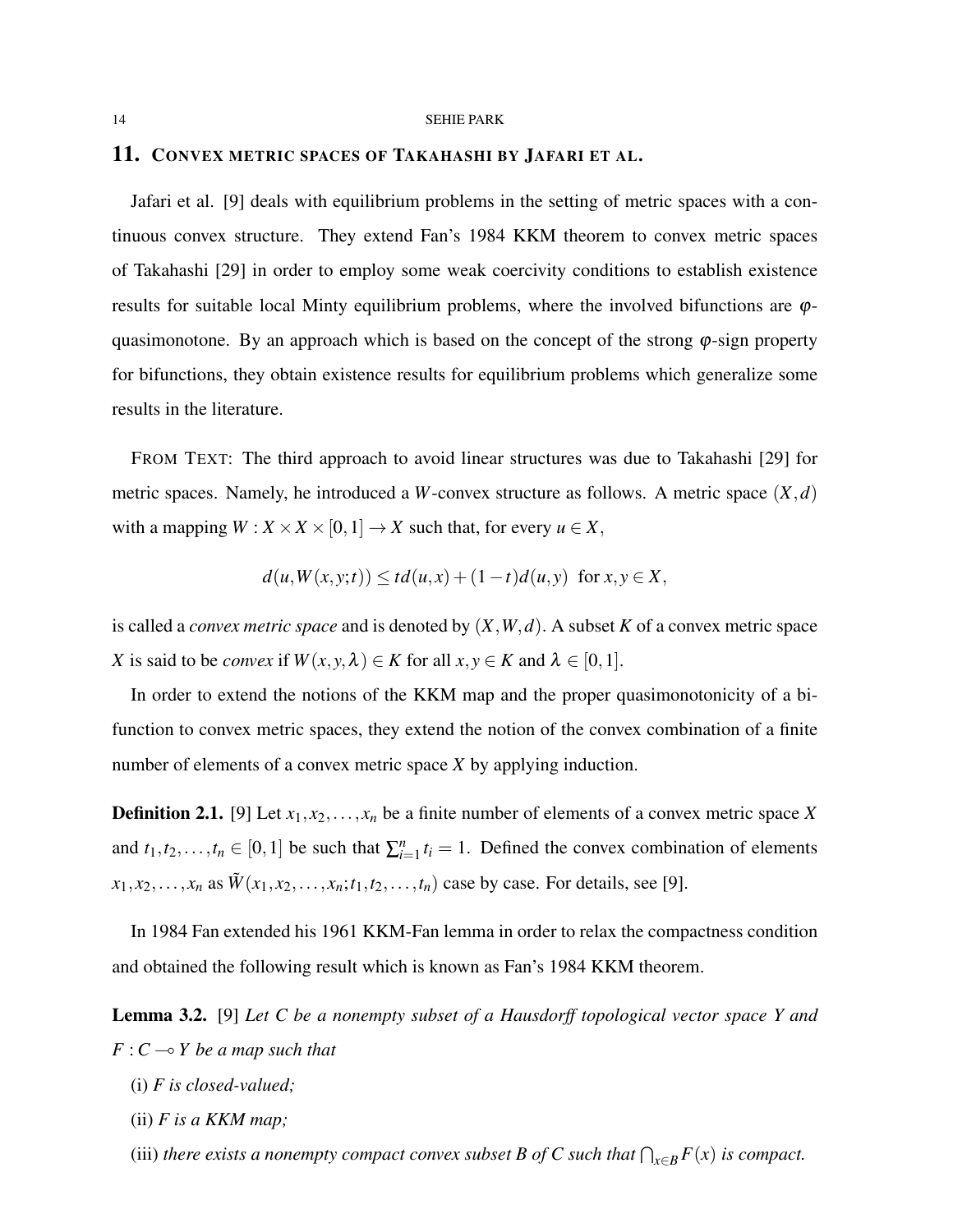*Then,*  $\bigcap_{x \in C} F(x) \neq \emptyset$ .

**Definition 3.2.** [9] Let *K* be a convex subset of a convex metric space *X* and  $F : K \to X$  be a map. We say that *F* is a *weak KKM map* if, for every  $n \in \mathbb{N}$  and  $x_1, \ldots, x_n \in K$ ,

$$
conv({x_1,...,x_n}) \subseteq \bigcup_{i=1}^n (clF(x_i) \cup {x_i}).
$$

The following statement is the mentioned extension of Fan's 1984 KKM theorem:

Theorem 3.6. [9] *Let X be a convex metric space and K be a non-empty convex subset of X. Suppose that a multimap*  $F : K \to X$  *satisfies the following conditions:* 

- (i) *F is intersectionally closed;*
- (ii) *F is a weak KKM map;*
- (iii) *there exists a non-empty compact convex subset B of K such that*  $\bigcap_{x \in B} \text{cl}F(x)$  *is compact. Then,*  $\bigcap_{x \in K} F(x) \neq \emptyset$ .

COMMENTS: Since *W* and  $\tilde{W}$  are continuous,  $\tilde{W}$  can be regarded a continuous function  $\phi_A : \Delta_{n-1} \to X$  for  $A \in \langle X \rangle$  with  $|A| = n$ . Therefore, *X* can be regarded as a  $\phi_A$ -space and hence a KKM space. Therefore, every convex metric space of Takahashi satisfies all results in our 2010 article [14].

The following is the correct form of Ky Fan's 1984 KKM theorem [5]:

**Theorem 4.** [5] *In a topological vector space, let Y be a convex set and*  $\emptyset \neq X \subset Y$ *. For each*  $x \in X$ , let  $F(x)$  be a relatively closed subset of Y such that the convex hull of every finite subset  ${x_1, x_2, \ldots, x_n}$  *of X is contained in the corresponding union*  $\bigcup_{i=1}^n F(x_i)$ . If there is a non-empty  $s$ ubset  $X_0$  of  $X$  such that the intersection  $\bigcap_{x\in X_0} F(x)$  is compact and  $X_0$  is contained in a compact *convex subset of Y, then*  $\bigcap_{x \in X} F(x) \neq \emptyset$ *.* 

It is already well-known that the coercivity condition in Theorem 4 [5] is a particular form of the condition (iii) of our Theorem C.

The following are our new results:

Lemma 1. *Let E be a convex metric space and D a nonempty subset of X. Then* (*E*,*D*; conv) *is a KKM space.*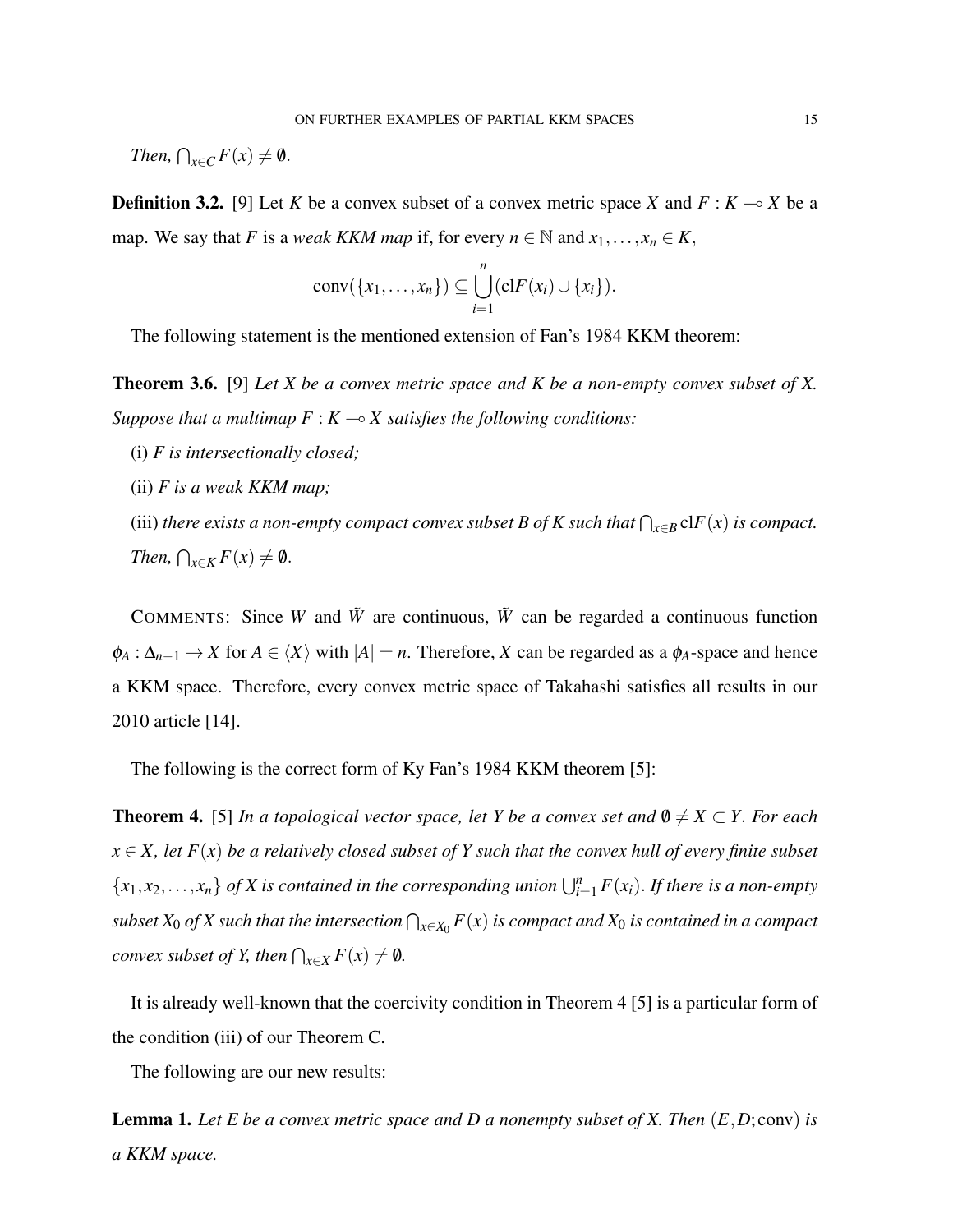As we observed already  $(E, D; conv)$  can be regarded as a  $\phi_A$ -space.

By putting  $E = Z$ ,  $F = 1_E \in \mathfrak{RC}(E, E)$  in Theorem C, we have

**Theorem 2.** Let  $(E, D; \Gamma)$  be as in Lemma 1, and  $G: D \to E$  a map such that

(1) *G is a closed-valued KKM map; and*

(2) *there exists a nonempty compact subset K of E such that either*

- (i)  $K = E$ ;
- $(iii) ∩ {G(y) | y ∈ M} ⊂ K for some M ∈  $\langle D \rangle$ ; or$

(iii) *for each*  $N \in \langle D \rangle$ *, there exists a compact convex subset*  $L_N$  *of*  $E$  *relative to some*  $D' \subset D$ *such that*  $N \subset D'$ *, and* 

$$
L_N\cap\bigcap_{y\in D'}G(y)\subset K.
$$

*Then we have*

$$
K \cap \bigcap_{y \in D} G(y) \neq \emptyset.
$$

*Furthermore,*

 $\mathcal{L}(\alpha)$  if G is transfer closed-valued, then  $K \cap \bigcap \{G(y) \mid y \in D\} \neq \emptyset$ ; and

 $(\beta)$  *if* G is intersectionally closed-valued, then  $\bigcap \{G(y) \mid y \in D\} \neq \emptyset$ .

By putting  $G(x) = c l F(x) \cup \{x\}$ , our Theorem 2 reduces to Theorem 3.6 [4]. Moreover, note that the weak KKM maps are senseless.

### Conflict of Interests

The authors declare that there is no conflict of interests.

#### **REFERENCES**

- [1] A. Amini, M. Fakhar, and J. Zafarani, *KKM mappings in metric spaces*, Nonlinear Anal. 60 (2005), 1045– 1052.
- [2] P. Chaipunya and P. Kumam, *Topological aspects of circular metric spaces and some observations on the KKM property towards quasi-equilibrium problems*, J. Inequal. Appl. 2013 (2013), 343.
- [3] T.-H. Chang and C.-L. Yen, *KKM property and fixed point theorems*, J. Math. Anal. Appl. 203 (1996), 224– 235.
- [4] K. P. Chi and T. Van An, *Dugundji's theorem for cone metric spaces*, Appl. Math. Lett. 24 (2011), 387-390.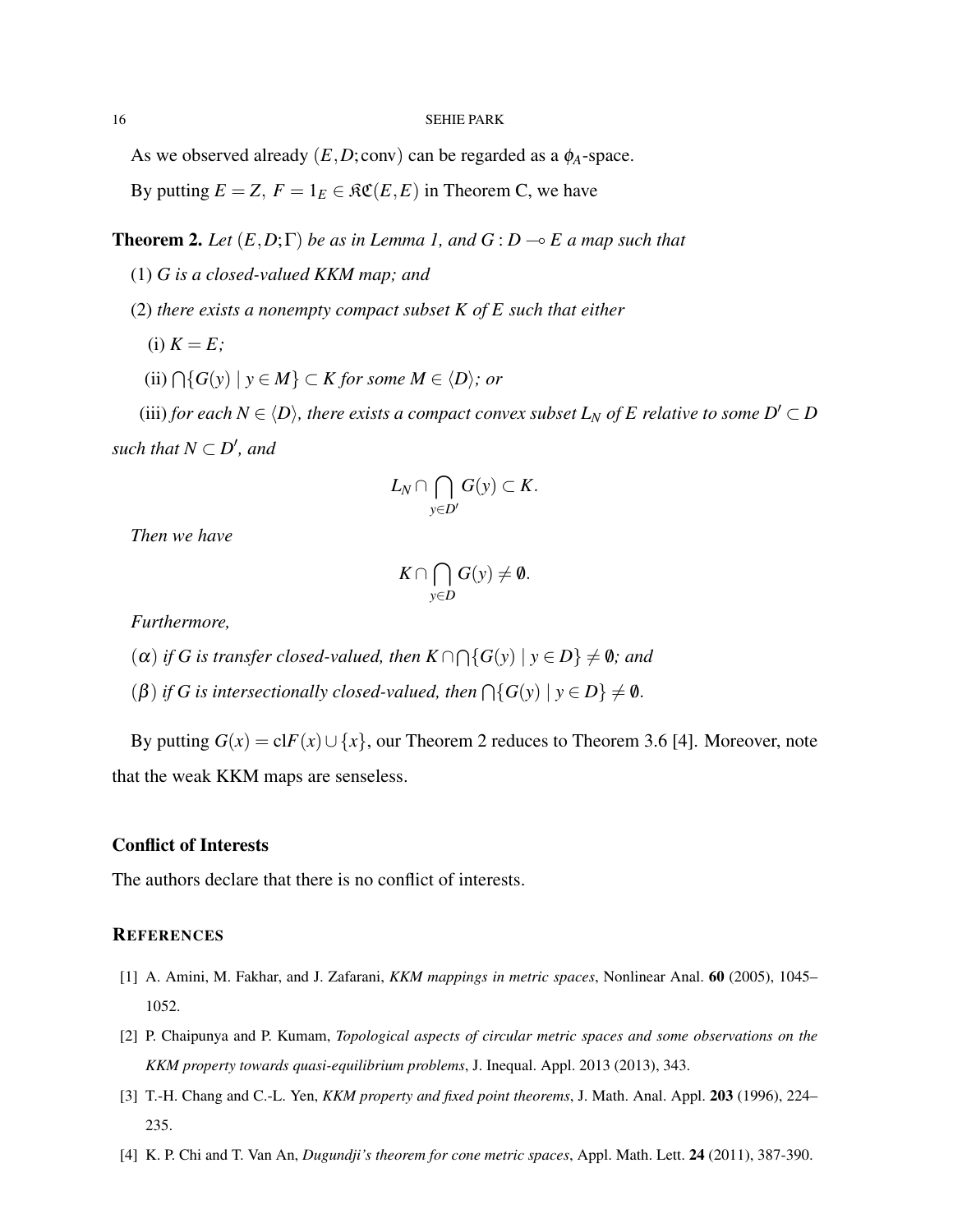- [5] K. Fan, *Some properties of convex sets related to fixed point theorems*, Math. Ann. 266 (1984), 519–537.
- [6] C. Horvath, *Contractibility and generalized convexity*, J. Math. Anal. Appl. 156 (1991), 341–357.
- [7] C. D. Horvath, *Extension and selection theorems in topological spaces with a generalized convexity structure*, Ann. Fac. Sci. Toulouse 2 (1993), 253–269.
- [8] N. Hussain and M. H. Shah, *KKM mappings in cone b-metric spaces*, Comput. Math. Appl. 62 (2011), 1677– 1684.
- [9] S. Jafari, A. P. Farajzadeh, S. Moradi, and P. Q. Khanh, *Existence results for* ϕ*-quasimonotone equilibrium problems in convex metric spaces*, Optimization 66(3) (2017) 293-310.
- [10] M. A. Khamsi, *KKM and Ky Fan theorems in hyperconvex metric spaces*, J. Math. Anal. Appl. 204 (1996), 298–306.
- [11] M. A. Khamsi and N. Hussain, *KKM mappings in metric type spaces*, Nonlinear Anal. 73 (2010), 3123–3129.
- [12] M. A. Khamsi, A. Latif and H. Al-Sulami, *KKM and Ky Fan theorems in modular function spaces*, Fixed Point Theory Appl. 2011 (2011), 57.
- [13] S. Park, *Equilibrium existence theorems in KKM spaces*, Nonlinear Anal. 69 (2008), 4352–4364.
- [14] S. Park, *The KKM principle in abstract convex spaces: Equivalent formulations and applications*, Nonlinear Anal. 73 (2010), 1028–1042.
- [15] S. Park, *A genesis of general KKM theorems for abstract convex spaces: Revisited*, J. Nonlinear Anal. Optim. 4(1) (2013), 127–132.
- [16] S. Park, *Comments on "Some remarks on Park's abstract convex spaces"*, Nonlinear Anal. Forum 20 (2015), 161–165.
- [17] S. Park, *Making new KKM spaces from old*, Nonlinear Funct. Anal. Appl. 20(4) (2015), 561–577.
- [18] S. Park, *New examples of KKM spaces*, Nonlinear Anal. Forum 21(1) (2016), 23–35.
- [19] S. Park, *Remarks on abstract convexity spaces of Xiang et al.*, Nonlinear Funct. Anal. Appl. 21(2) (2016), 249-261.
- [20] S. Park, *A unified approach to generalized KKM maps,* J. Nat. Acad. Sci., ROK, Nat. Sci. Ser. 55(1) (2016), 1–20.
- [21] S. Park, *Various examples of the KKM spaces*, (presented at IWNAO2018), J. Nonlinear Convex Anal. (2019), to appear.
- [22] S. Park, *From Hadamard manifolds to Horvath spaces*, J. Nat. Acad. Sci., ROK, Nat. Sci. Ser. 58(1) (2019), 1–24.
- [23] S. Park, *Riemannian manifolds are KKM spaces*, Adv. Theory Nonlinear Anal. Appl. 3(2) (2019), 64–73.
- [24] S. Park, B*-spaces are KKM spaces*, J. Nonlinear Convex Anal. 20(4) (2019), 739-746.
- [25] S. Park, *Extending the realm of Horvath spaces*, J. Nonlinear Convex Anal.–Takahashi Issue 2019-03-04.